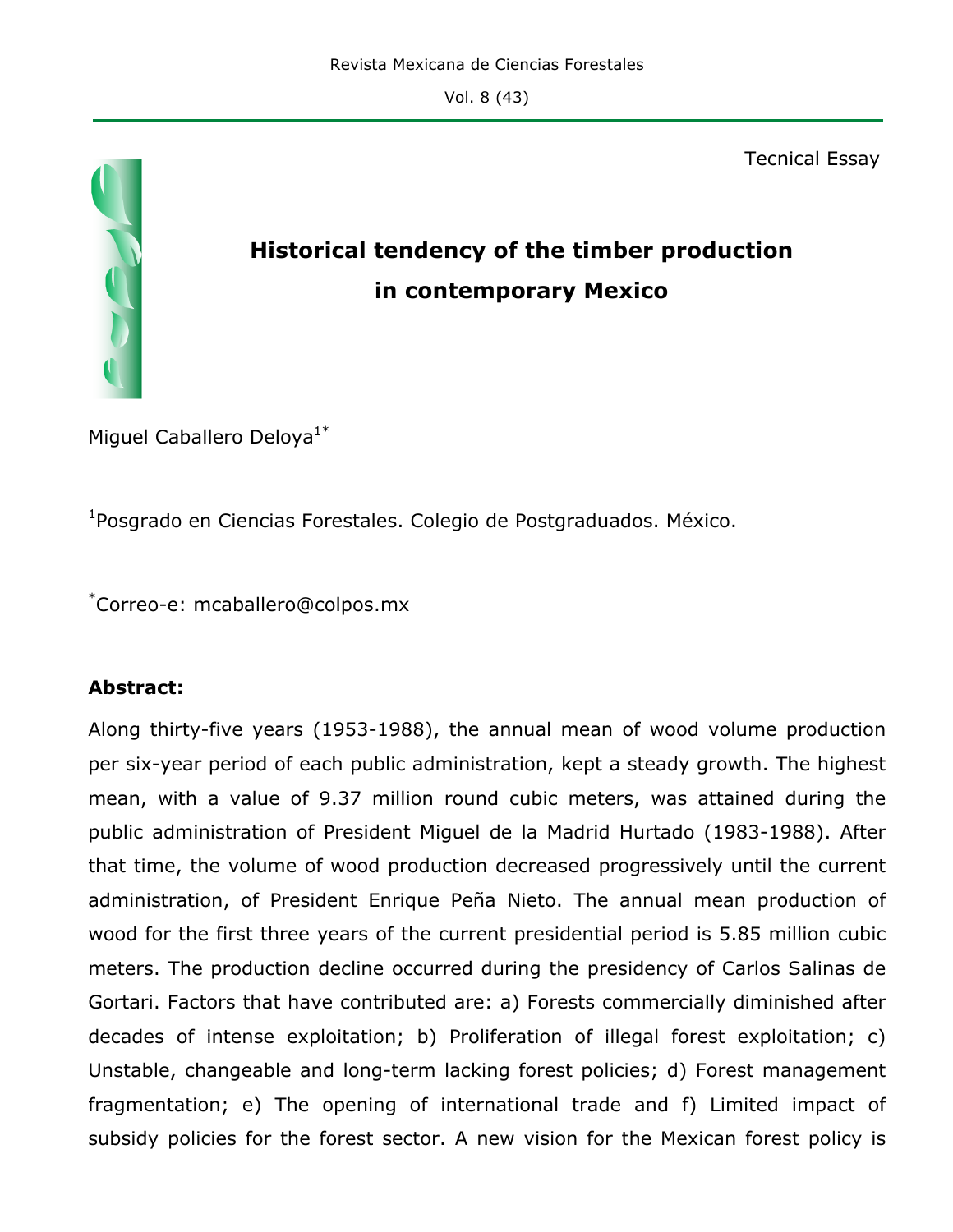needed, such that, without neglecting the environment, may establish solid bases to promote the production and value chain of the forest sector.

**Key words**: Administration, open trade, illegal exploitation, legislation, forest policy, protectionism.

Fecha de recepción/Reception date: 14 de marzo de 2017

Fecha de aceptación/Acceptance date: 28 de julio de 2017.

# **Introduction**

The forests of Mexico constitute a valuable resource of the nation, as they play an irreplaceable role, with variations in their contribution through history, particularly in the last few decades. This strategic natural resource has led ―especially during the  $XX<sup>th</sup>$  century— a battle between two perspectives and opposing views: a "preservationist" approach versus a "productivist" one. Both criteria have had a major influence on the course of the national forest sector, since they significantly determine the tendency of the nation's timber crop. This has had two aspects: one attained through the official, legal mechanisms established by the various governmental systems, and another one derived from furtive exploitations, which are therefore outside the law and the applicable regulations.

The purpose of this contribution is to analyze tendencies of the official timber production of Mexico from the mid- $XX<sup>th</sup>$  century to the present time, as well as to identify those factors and circumstances which in their time determined this historical tendency.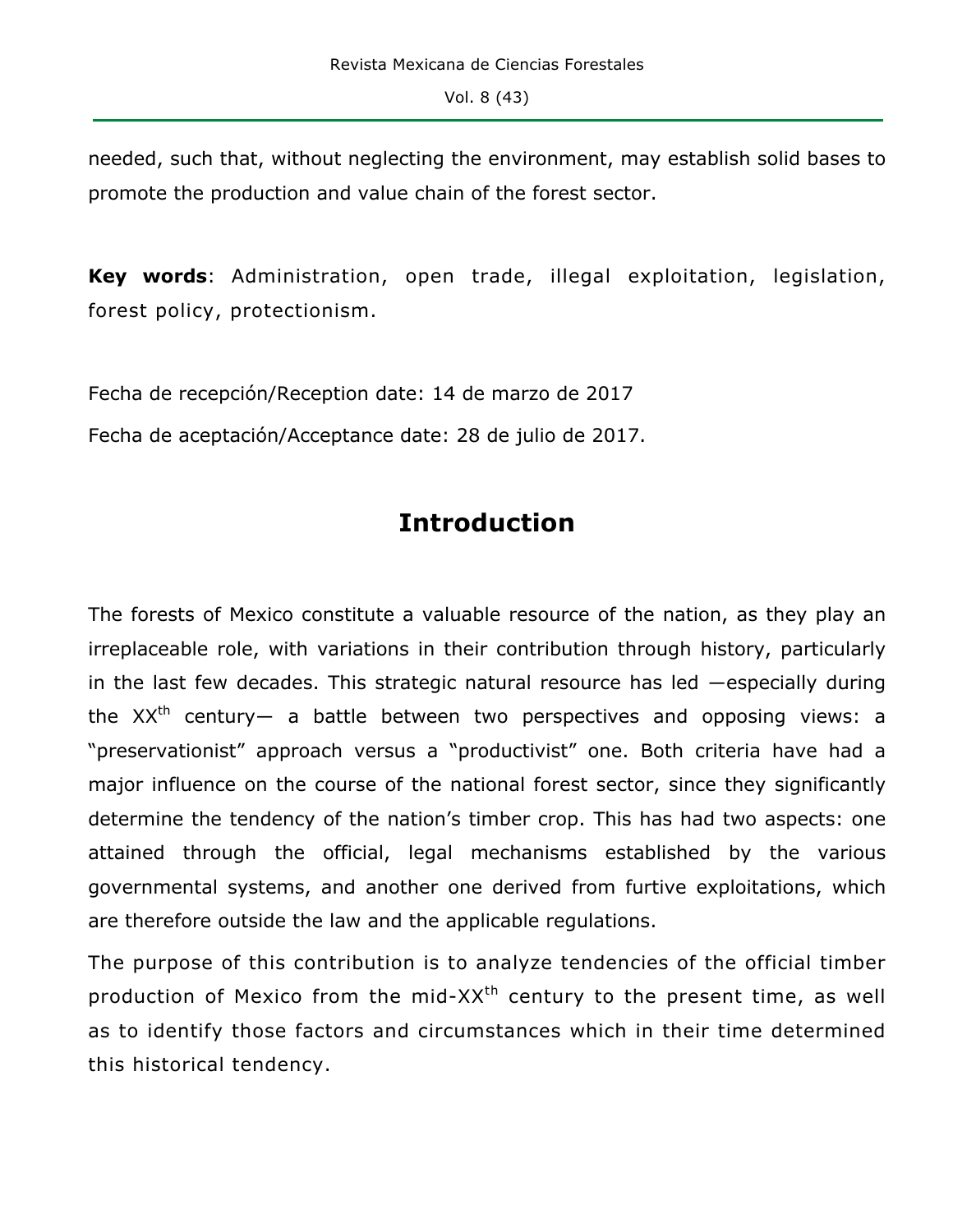# **Development and Discussion**

# **The timber crop through time**

Although the forests of Mexico have contributed with many valuable goods and services to the population, through time, timber has been the most important from the economic point of view.

The present analysis begins with the report of the administration of President Adolfo Ruiz Cortines and concludes with that of the administration of President Enrique Peña Nieto (Table 1). The analysis takes into account the tendency exhibited by the timber production throughout the analyzed period, upon the basis of the annual volumes of timber production for each six-year term (Table 1).

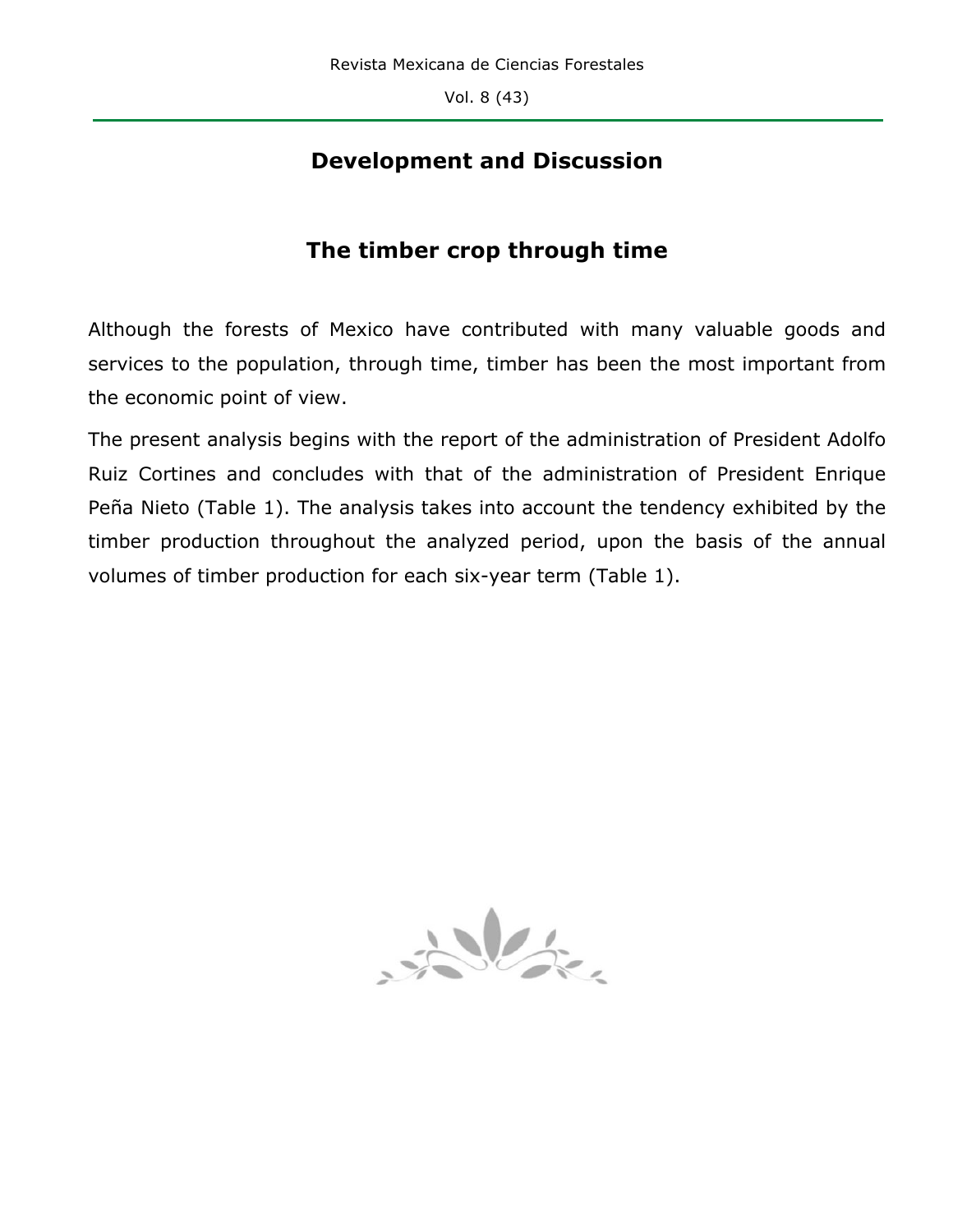**Table 1**. Mean annual timber production (millions of cubic meters of roundwood) by public administration (1953-2015 period).

| <b>President</b>              | <b>Term</b> | <b>Mean annual timber</b><br>production |
|-------------------------------|-------------|-----------------------------------------|
| <b>Adolfo Ruiz Cortines</b>   | 1953-1958   | 3.68                                    |
| Adolfo López Mateos           | 1959-1974   | 4.15                                    |
| Gustavo Díaz Ordaz            | 1965-1970   | 5.22                                    |
| Luis Echeverría Álvarez       | 1971-1976   | 6.33                                    |
| José López Portillo           | 1977-1982   | 8.63                                    |
| Miguel de la Madrid Hurtado   | 1983-1988   | 9.37                                    |
| Carlos Salinas de Gortari     | 1989-1994   | 7.52                                    |
| Ernesto Zedillo Ponce de León | 1995-2000   | 7.85                                    |
| Vicente Fox Quezada           | 2001-2006   | 6.90                                    |
| Felipe Calderón Hinojosa      | 2007-2012   | 6.02                                    |
| Enrique Peña Nieto            | 2013-2015   | $6.42*$                                 |

\* Figure based on the Statistical Yearbook. 3rd Governmental Report. 2014-2018. Presidency of the Republic 2015.

Sources: Caballero, 2000; Dirección General de Gestión Forestal y de Suelos. 2014. Two main tendencies were observed in the behavior of the timber production. The first exhibits, throughout the first six public administrations considered, a continuous growth in the production in the transition from one administration to the next. The second tendency evinces a reduction in the timber crop throughout the later period (Figure 1).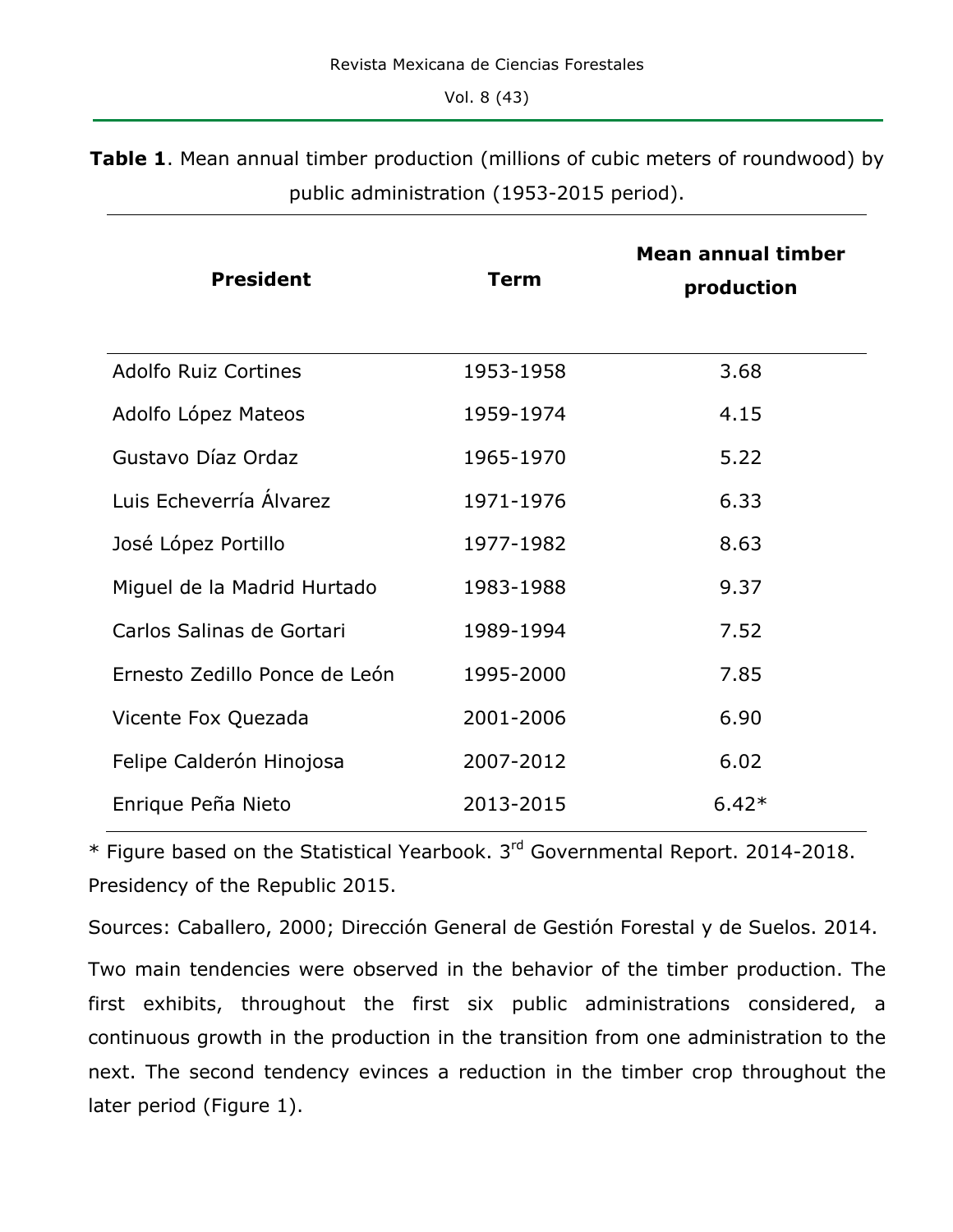

**Figure 1**. Mean annual timber production by public administration 1953-2015.

## **Analysis of the historical tendency**

Stage I. Continuous increase of the production. 1953-1982 period, comprising the six-year terms of Presidents: Adolfo Ruiz Cortines, Adolfo López Mateos, Gustavo Díaz Ordaz, Luis Echeverría Álvarez, José López Portillo and Miguel de la Madrid Hurtado. Since the second half of the XX<sup>th</sup> century, Mexico experienced significant changes that brought deep transformations to the nation. Once the revolutionary stage was past, population growth, on one hand, while the development of the country, on the other, exerted an impact on the growing demand of various raw materials of strategic importance for the industrial and urban growth. One of these was timber and its byproducts.

An important fact which exerted an impact in favor of a substantial growth of the forest production during this historical stage, and particularly during the period from the 1950s to the 1970s, was the support provided by the federal governments to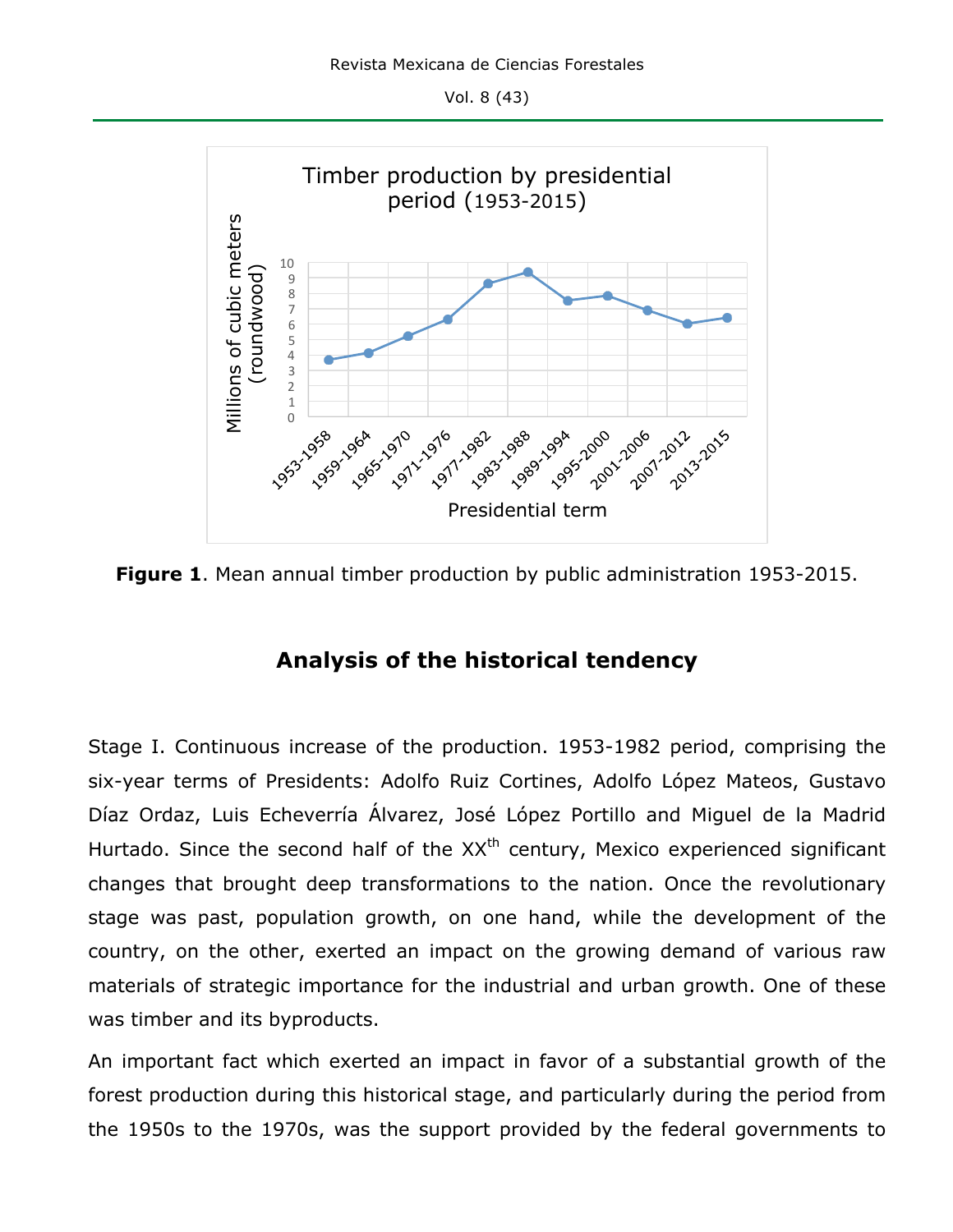the Policy of Substitution of Imports, also known at that time as Stabilizing Development Policy. This policy fostered national industrialization in order to produce goods which, for lack of the necessary infrastructure, had to be imported. In order to ensure the consumption of the products made in the national territory, a "captive markets" strategy was put in place, based on a significant reduction and even cancellation of imports. The domestic commercialization and consumption of timber products made by the national industry (Cruz and Herrera, 2011).

The situation described above resulted in a progressive increase in the demand of timber, which in turn brought about an increase in the annual timber production that occurred in two intervals:

Interval 1. Increase of production at a growing rate. Period comprised between the public administration of Presidents A. Ruiz Cortines and that of J. López Portillo (1953-1982). An important precedent that had a particular effect on this stage occurred during the presidential period (1941-1946) of General Manuel Ávila Camacho, who was a prominent promoter of national industry  $-a$  strategy which in turn had an important repercussion on the forest industry.

President M. Ávila Camacho considered that the exploitation of the forests of the country could set the foundations for building a solid forest industry that might exert a significant impact on the national economy. Based on this premise, and on the Forest Law of 1943 (Civil Council for Sustainable Silviculture, n/d), he passed a series of presidential decrees in favor of forest franchises that were to promote and supply timber to a future forest industry, particularly for the production of cellulose and paper.

For each decreed concession, a particular wooded area was delimited and devoted to supplying the industrial enterprises. Thus, the Forest Exploitation Industrial Units (*UIEF*) ―a mechanism that was to favor a remarkable exploitation of Mexican forests and promote the development of the national forest industry― were born.

The *UIEF*s were legally formalized through Article 6 of the Forest Law of 1943 (Consejo Civil para la Silvicultura Sostenible, s/f), which specified: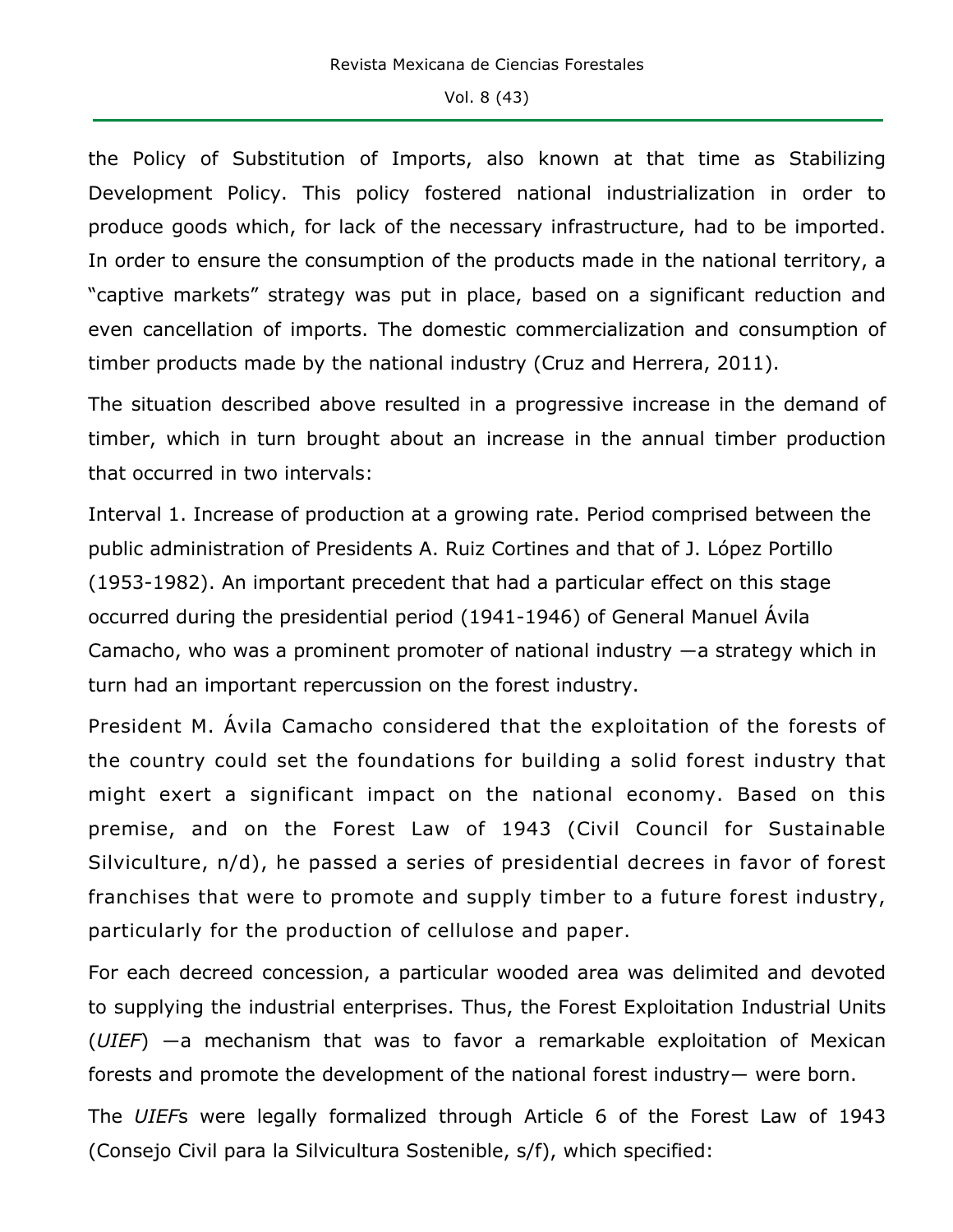*"*Article 6.- The creation of forest exploitation industrial units to supply the raw materials required by the mining, paper, construction, transformation, warfare industries, among others".

The forest concessions system was created under presidential decrees launched by President Manuel Ávila Camacho, who established foundations that provided order, technical foundation and continuity to the forest exploitation programs across the country. These were carried out in compliance with forest ordinances that allowed a continuous, sustained timber harvest from the franchised forested areas through several years. This made it possible to ensure the provision of this basic supply for the forest industry. Furthermore, infrastructure and work systems were created for certain activities that are essential for a good forest management ―such as carrying out forest inventories; building forest roads; applying forestry practices; reforestation; controlling and fighting forest fires, pests and diseases―, as well as to promote a close interaction between the members of technical directorates of forest units and communal organizations.

The above results were decisive for making the presidents after M. Ávila Camacho validate and support the *UIEF* system. Within the framework for this strategy, the timber production in the country increased at a growing rate, until the term of President J. López Portillo (Figure 2).

John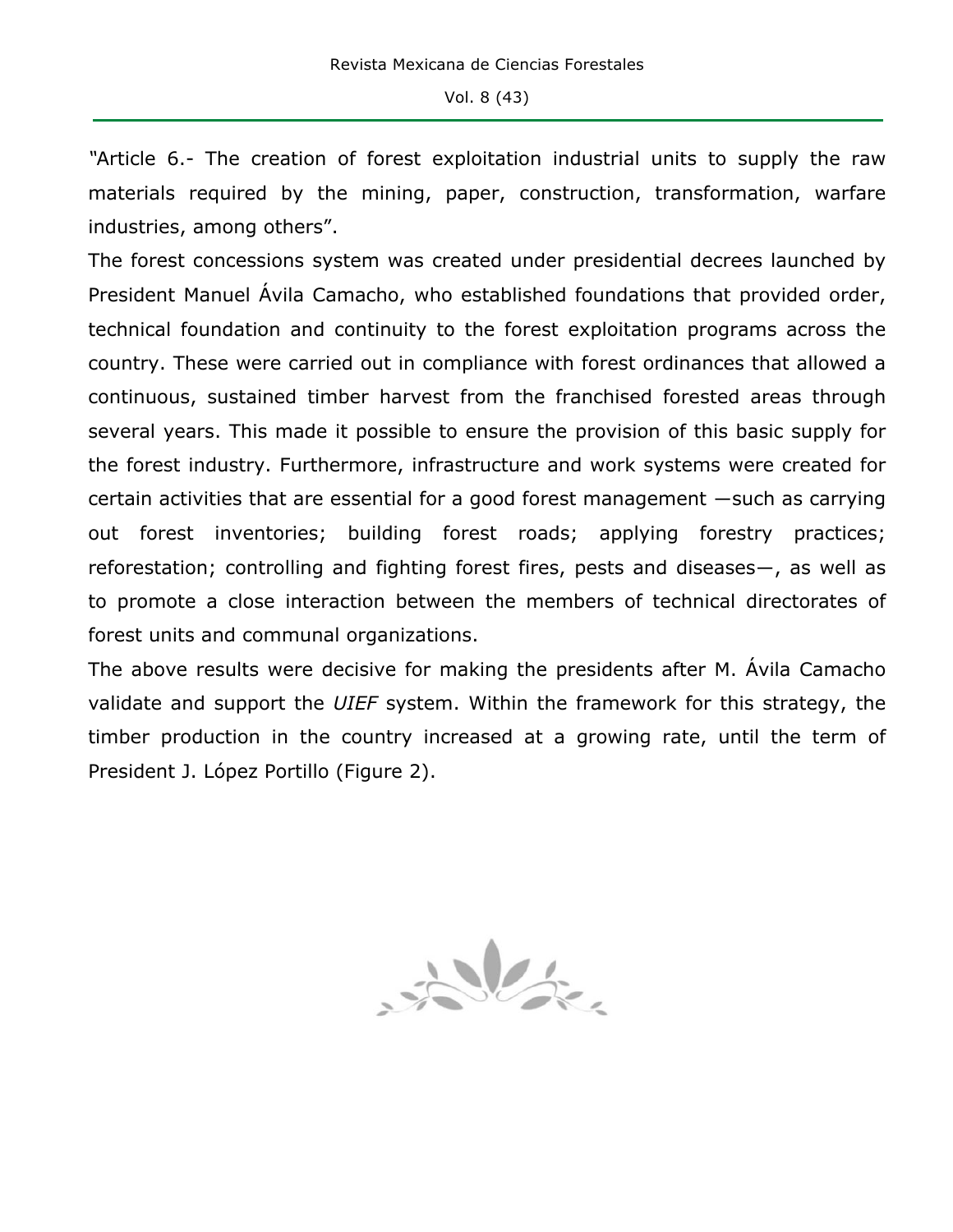Vol. 8 (43)





The assay of regression models applied to the data for this period evinced the fact that an exponential model with an  $R^2$  value = 0.979 yields a better adjustment. The equation thus estimated was:  $Y = 2.8229e^{0.2127x}$ .

As part of the analysis, the Variation Percentage Rate of the timber production between two successive six-year terms was estimated using the difference between the means of the two periods and dividing it by the mean of the first, expressed as a percentage:

$$
VPR = (Y_i - Y_{i-1})/Y_{i-1})*100
$$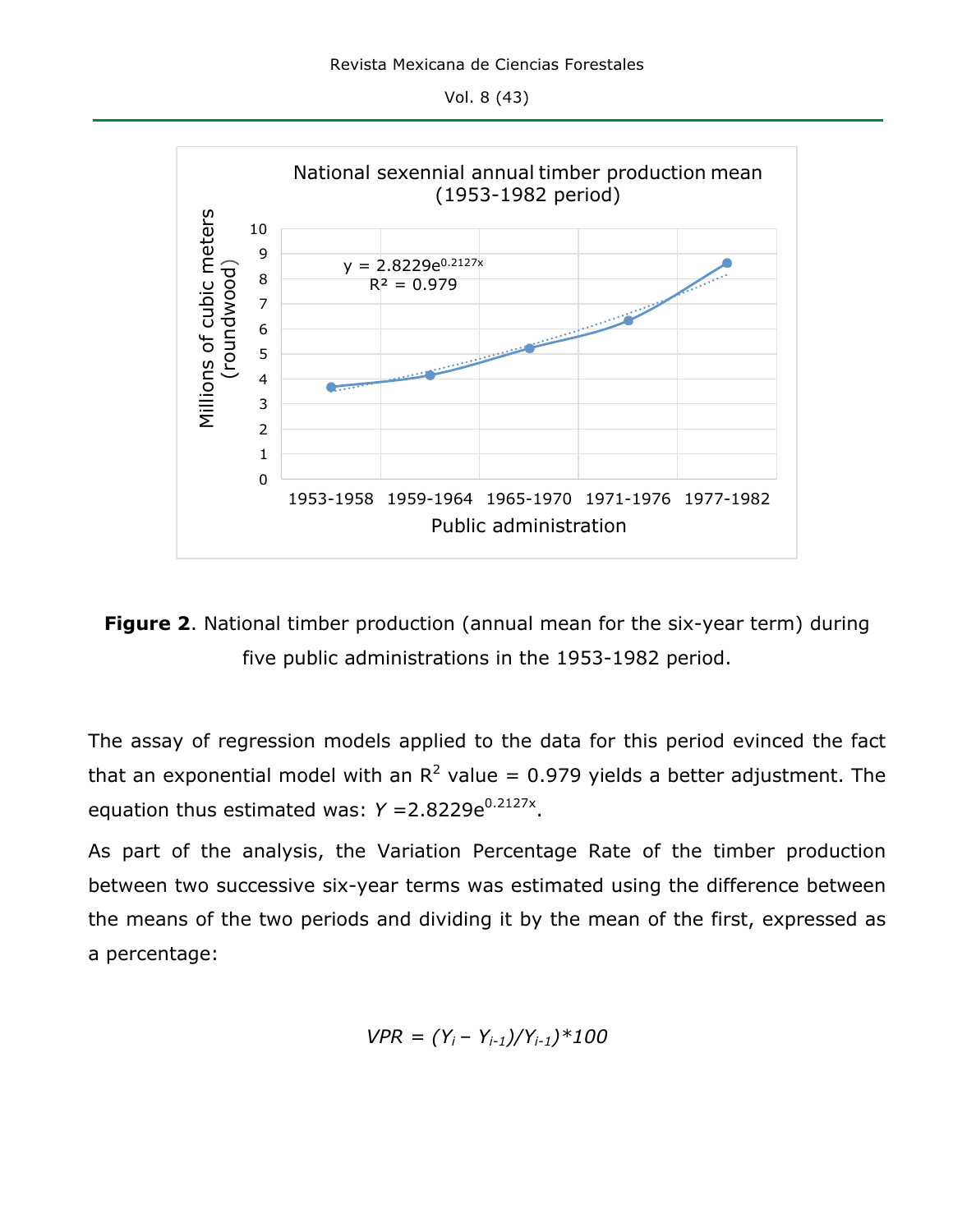Where:

*VPR* = Variation Percentage Rate of the timber production between two successive six-year terms.

*Yi* = Annual Mean of the Timber Production during the six-year term *i*

*Yi-1*= Annual Mean of the Timber Production during the six-year term immediately preceding the six-year term *i*

The calculation shows that the highest rate (36.33 %) was registered during the transition between Presidents Luis Echeverría and José López Portillo, and the lowest (12.77 %), during the transition between Presidents A. Ruiz Cortines and A. López Mateos (Table 2).

**Table 2**. Value of the Variation Percentage Rate (VPR) in the timber production for four consecutive six-year terms corresponding to the 1953-1982 period.

|                                         | <b>Value of the Variation</b> |
|-----------------------------------------|-------------------------------|
| <b>Successive six-year terms</b>        | <b>Percentage Rate in the</b> |
|                                         | timber production (VPR)       |
| A. Ruiz Cortines-A. López Mateos        | 12.77 %                       |
| A. López Mateos-G. Díaz Ordaz           | 25.78 %                       |
| G. Díaz Ordaz-L. Echeverría Álvarez     | 21.26 %                       |
| L. Echeverría Álvarez-J. López Portillo | 36.33%                        |

Based on the above data, it may be concluded that the analyzed period (1953- 1982) represents the historical interval that has registered the highest growth rate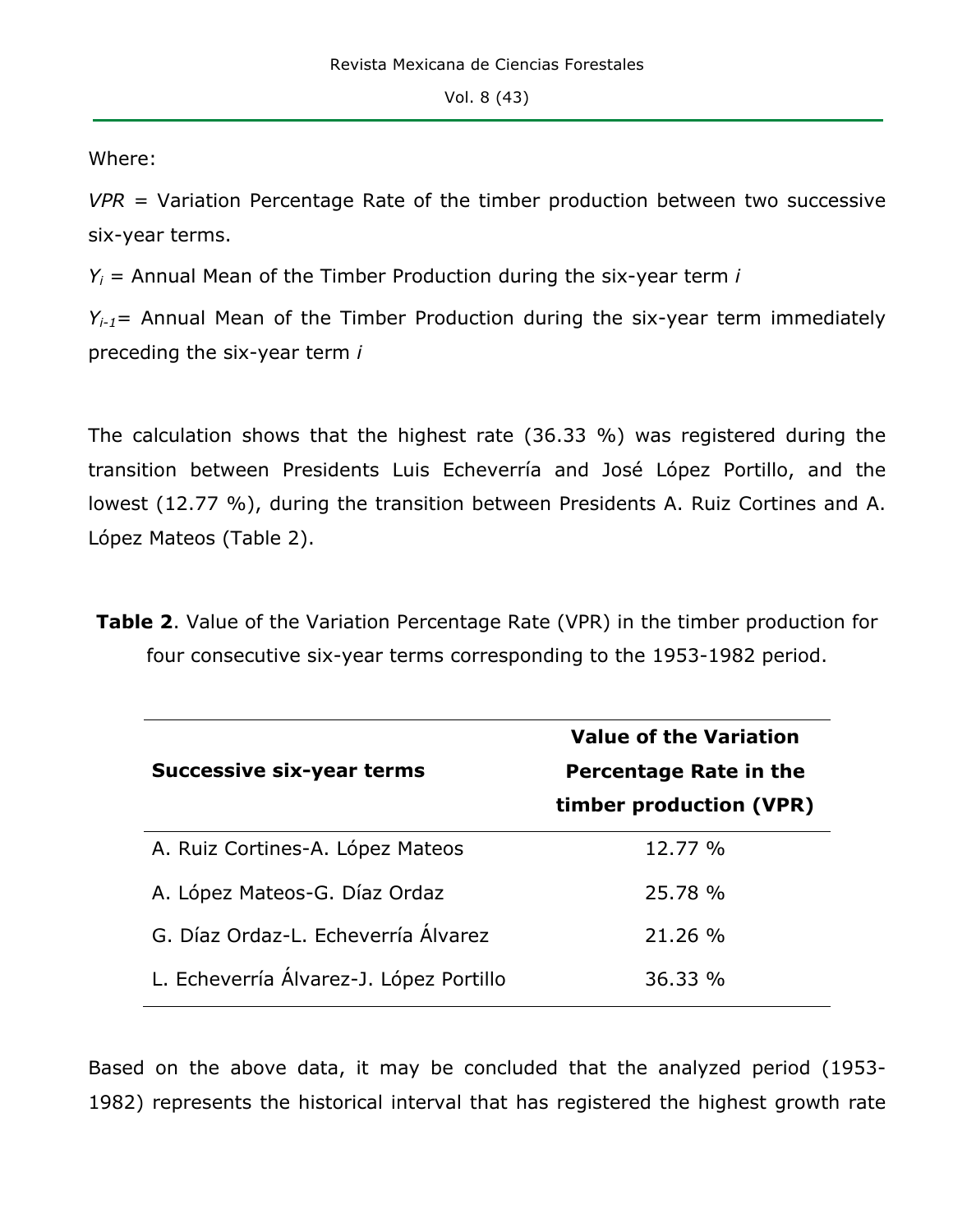for the formal timber production in Mexico. Some of the factors or circumstances that favored this situation are listed below:

a) The consolidation of the operation of the Forest Exploitation Industrial Units as a result of the support provided by the presidents of the Republic during this period to this forest exploitation system (Beltrán, 1964).

b) The cancellation of the forest bans decreed particularly during the 1940-1952 period, which had suppressed the formal forest exploitations in most states.

c) The significant interventionism of the government in the forest sector during the administrations of Presidents Luis Echeverría and José López Portillo, who enabled the creation and operation of a number of companies and public agencies in this sector. At the federal level, the creation of several decentralized public agencies — *Productos Forestales Mexicanos* (Mexican Forest Products, Proformex, *Durango*); *Productos Forestales de la Tarahumara* (Forest Products of the *Tarahumara* Mountain Range, Profortarah, Chihuahua), and *Forestal Vicente Guerrero* (*Vicente Guerrero* Forest Company, Fovigro, *Guerrero*)— played a prominent role. The following agencies operated at state level: *Productos Forestales del Estado de Michoacán* (Forest Products of the State of *Michoacán*, Proformich), *Protectora e Industrializadora de los Bosques* (Forest Protection and Industrialization Agency, Protinbos, State of Mexico), and *Aprovechamientos Forestales de Nayarit* (Forest Exploitations of Nayarit, Aprofon). The operation of these and other public agencies most certainly exerted an influence on the increase of the timber crop.

Interval 2. Growth at a diminishing rate. Period comprised between the public administration under the charge of President J. López Portillo and that of his successor, M. de la Madrid Hurtado (1983-1988 period). The above tendency to the growth of the timber production at an increasing rate declined toward the end of the six-year term of President de la Madrid Hurtado. Nevertheless, during that presidential term the timber production reached its highest historical peak, in the year 1985, with 9.95 million cubic meters of roundwood. Likewise, the mean annual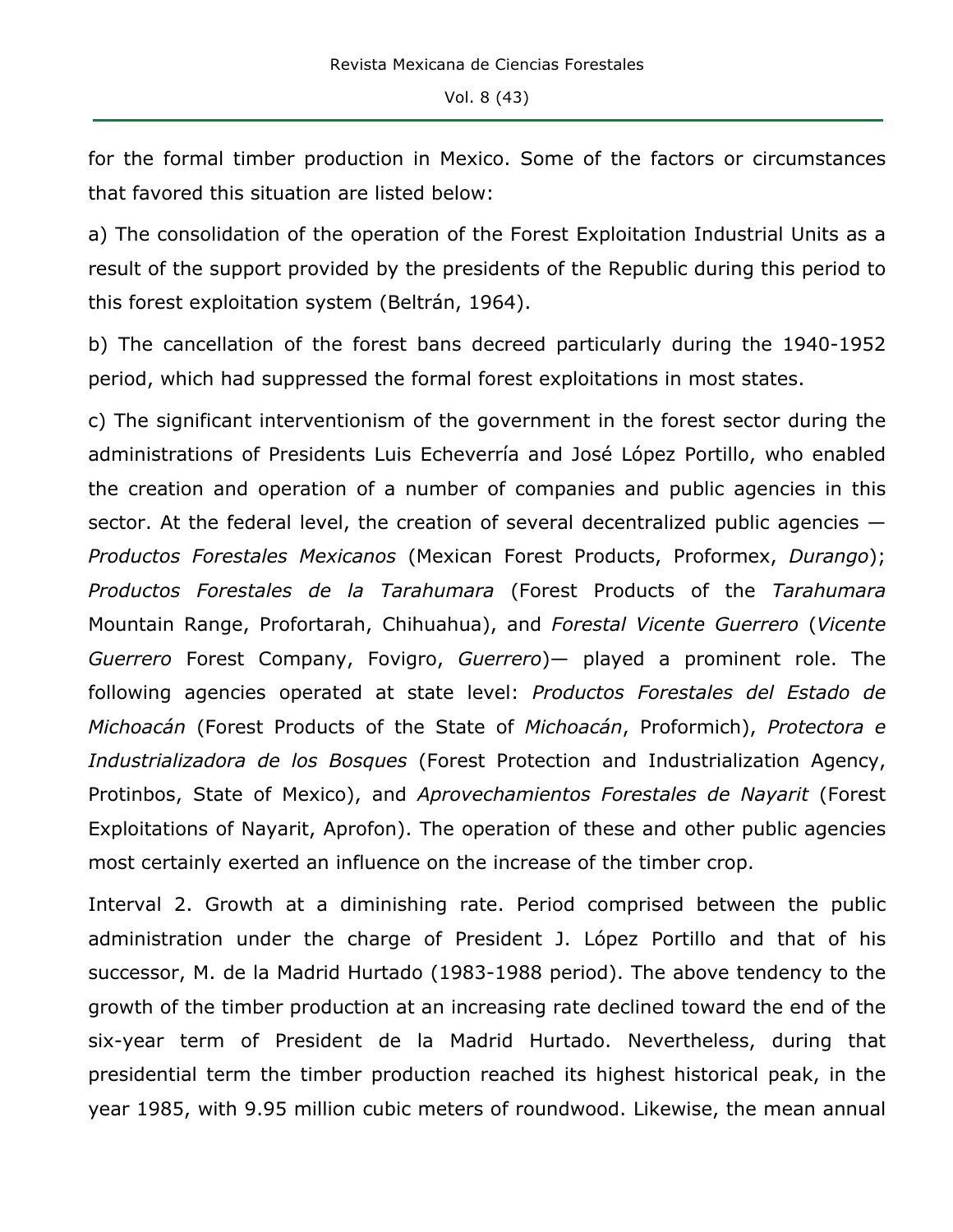production reached its maximum value, of 9.37 million  $m^3$ , compared to the annual measures reported for the rest of the public administrations.

The forest franchise system mentioned above, which promoted the exploitation of the forests and propitiated the development of the forest industry of the country, was born with an important limitation: it did not incorporate the owners or holders of the forests into the productive chain, and these were only remunerated with a low pay —known as "logging rights"— for the timber which they contributed from their forests as a supply for the industry. This inequitable situation led to the cancellation of franchises through the 1986 Forest Law passed during the presidential term of Miguel de la Madrid Hurtado.

With the cancellation of the *UIEF*s, the government promoted a policy of stepping up the social production in order to promote the active participation of the holders of communal forests in their exploitation and, in general, in the forest production chain. However, the response was insufficient to fill the gap in the forest production left by the disappearance of the said units. In this regard, we must take into account that the Forest Units' system had operated across the entire production chain, within a context of economy of scale. This was lost when forest management was implemented at the level of communal plots. This change resulted in a reduction of the timber production which began in the second half of Miguel de la Madrid Hurtado's presidential term and deepened significantly during the following term —that of President Carlos Salinas de Gortari. Although the annual timber crop still registered an increase during the transition between the terms of J. López Portillo and M. de la Madrid, the growth rate of the production was far below those achieved during Stage I. The VPR estimated for that transition was 8.57 %, far below the values estimated for the 1953-1982 period (Table 2).

If the growth pattern attained for the timber production during the term of Presidents A. Ruiz Cortines to J. López Portillo had continued until the term of President M. de la Madrid Hurtado, in accordance with the estimated regression model (Figure 2), the mean annual production of that six-year term would have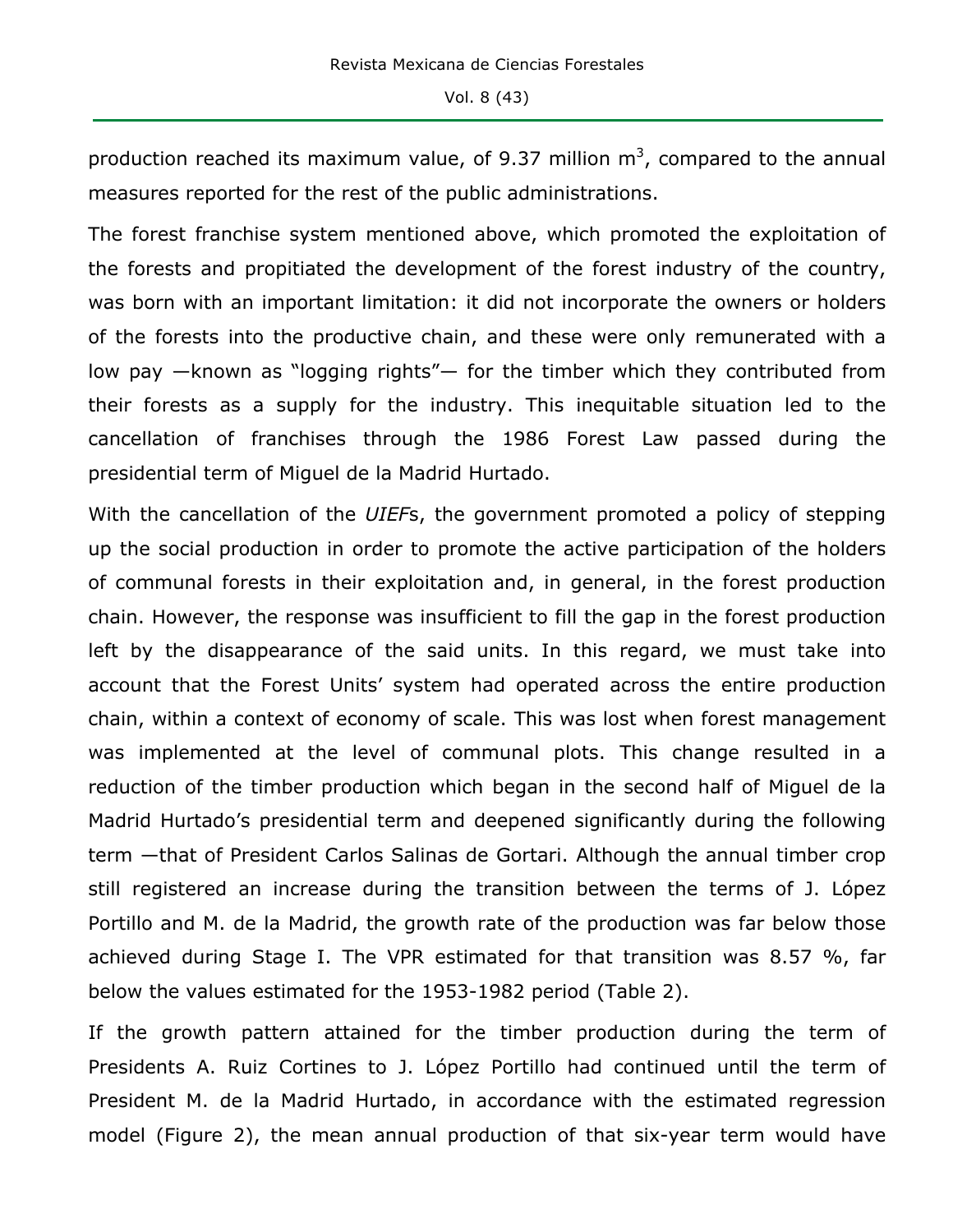been nearly 10.11 million  $m^3$  of roundwood, and a new historical maximum would have been registered. Nevertheless, the value actually attained was 9.37 million  $m^3$ . The difference amounts to 7.9 % of the latter figure.

In addition to the cancellation of the forest units, other factors that contributed to the reduction of the growth pattern of the timber production since the administration of former President Miguel de la Madrid Hurtado were:

- The emergence of the environmentalist trend. The six-year term of President de la Madrid was a precursor in the formal process of incorporating environmental and ecological issues into the tasks of the public administration. It was during that period that the Federal Law of Protection of the Environment was enacted; in 1988 it was replaced by the General Act of Ecological Balance and Protection of the Environment. On the other hand, ecological issues were incorporated into the public administration through the Department of Urban Development and Ecology, within which the Undersecretariat of Ecology was established (Guevara, 2005). This situation introduced lack of definition, uncertainty and new requirements to obtain permits for forest exploitations, all of which were to have an impact on the size of the timber crop.
- The fragmentation of forest management. A favorable aspect which had contributed to the levels of timber exploitation attained by the extinct forest franchises was the use of large forested surfaces of the country to supply timber to the industries supported by the corresponding decree. This circumstance had made it possible to create and implement long-term forest management plans based on solid technical management programs.

The disappearance of the franchises mentioned above opened the option for those *ejidos* and communities that held forested stretches to be able to manage timber exploitations directly in their plots. However, because of the land tenure patterns, most of these plots have a limited size. Due to the absence of organizational schemes among their holders, not all the forest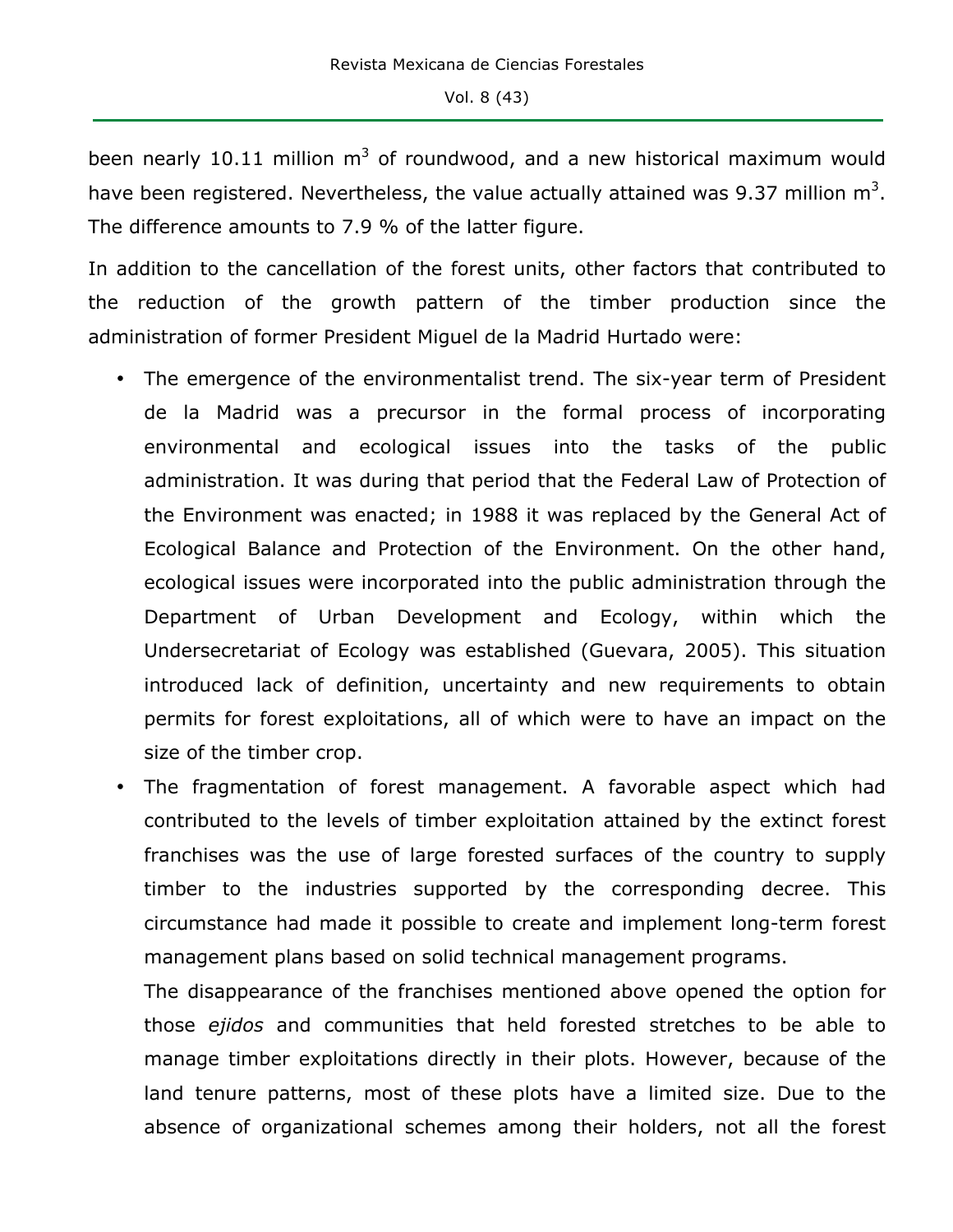plots are the object of exploitation, and many are excluded from it. The fragmentation of forest surfaces has limited the exploitations and often cancelled the application of bona fide forest management plans.

• The entry of Mexico into the General Agreement on Tariffs and Trade (GATT). The presidential term of Miguel de la Madrid marked the beginning of neoliberal governments in Mexico. In 1986, the country entered the General Agreement on Tariffs and Trade (GATT), which brought about a trade opening. This opening allowed the entry of timber and its byproducts from other nations into Mexico, often under more profitable conditions than those provided for the domestic supply of timber products.

Historical tendency II. Reduction of the production. 1989-2014 period. Six-year terms of Presidents Carlos Salinas de Gortari, Ernesto Zedillo Ponce de León, Vicente Fox Quezada, Felipe Calderón Hinojosa and Enrique Peña Nieto. The government of M. de la Madrid marked the end of the historical process characterized by a successive increase of the timber production across various sixyear terms. The presidential term of Carlos Salinas de Gortari started a new process, with the decline of this production up to the present administration of E. Peña Nieto. This tendency is divided into three intervals:

Interval A. Abrupt decline of the production. 1989-1994 period (six-year term of President Carlos Salinas de Gortari). The annual mean of the timber production during the term of President Miguel de la Madrid (9.37 million  $m^3$  of roundwood) experience a significant drop in the next administration (that of Carlos Salinas), decreasing by 7.52 million m<sup>3</sup>. The volume of the reduction  $-1.85$  million m<sup>3</sup> resulted in a Variation Percentage Rate of -19.74 %.

The North American Free Trade Agreement (NAFTA) was formalized during the term of President C. Salinas (Veruette, 2001). This transcendental fact had a major impact on the national economy, since it abruptly opened the country to international trade. Thus, the protectionist policy that had prevailed through decades was left behind. The opening to international trade had a significant impact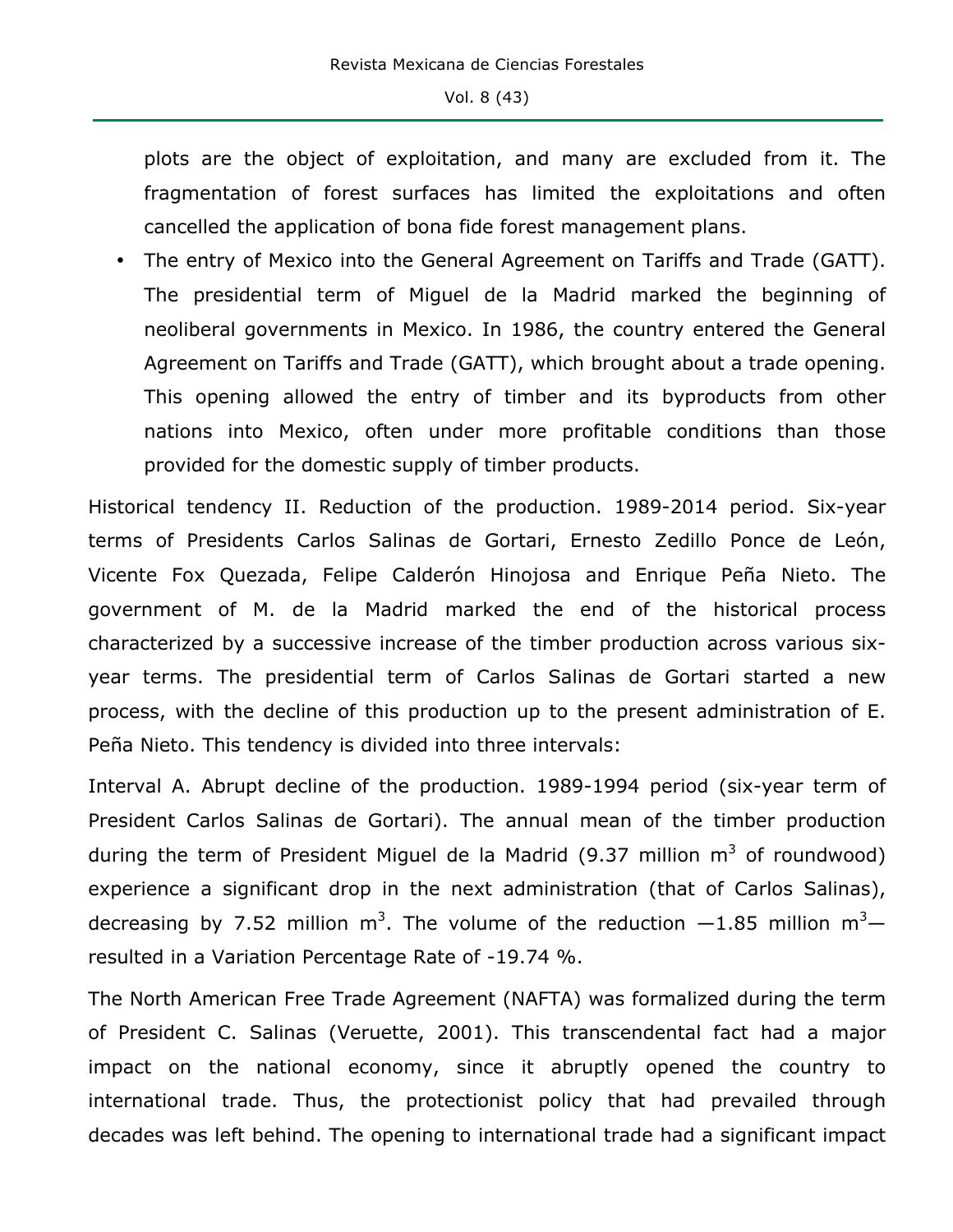on the exclusively domestic commercialization that had characterized the forest sector. Thanks to it, the Mexican population now had the possibility to acquire forest products from abroad at a lower price and often with an equal quality. This situation resulted in the decline of the timber production and the collapse of the national forest industry.

Interval B. Slight recovery. 1995-200 period. (Six-year term of President Ernesto Zedillo Ponce de León). The government of President Ernesto Zedillo made a significant historical contribution to the Mexican forest sector by implementing, for the first time, a variety of subsidies to support the development of the sector. This very relevant measure was warranted in Article 33 of the 1997 modification to the 1992 Forest Law; this article established that:

"The Department and other competent agencies of the Federal Public Administration —taking into consideration the value, potentialities and costs of the forest resources and activities— will establish measures, programs and economic instruments to foster, induce and promote the investment and participation of the social and private sectors in the preservation, protection, restoration, sustainable exploitation and multiple use of these resources, as well as in the promotion and development of forestations…"

Based on the above legal precedent, the first subsidy programs were created: the Program for Forest Development (Prodefor), the Project for the Conservation and Sustainable Management of Forest Resources (Procymaf) and the Program for the Development of Commercial Forest Plantations (Prodeplan). In addition, the National Reforestation Program (Pronare), created during the administration of President C. Salinas, acquired a subsidy program's status during the administration of E. Zedillo.

Despite the implementation of the subsidy programs mentioned above, and certainly as a result of the commercial aperture, the mean annual national timber production in the term of President e. Zedillo registered only a slight increase —330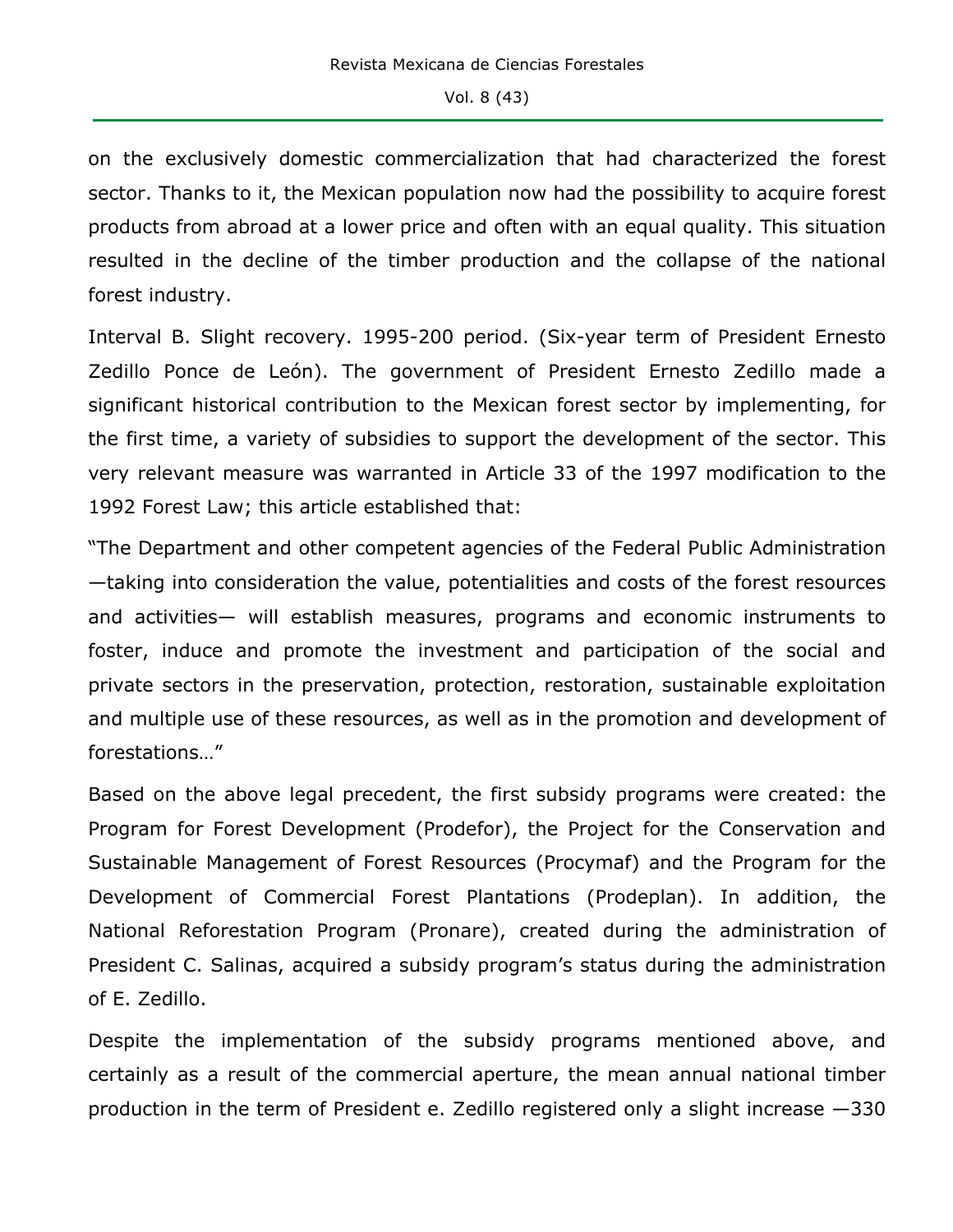000  $m<sup>3</sup>$  of roundwood— in relation to the annual mean attained during the term of C. Salinas. The VPR was 4.4 %.

Interval C. Decrease in the production. 2000-2014. (Six-year terms of Presidents Vicente Fox Quezada, Felipe Calderón Hinojosa and the first years of the term of President Enrique Peña Nieto). The annual volumes of timber production for the last three public administrations have shown a downward tendency, with a slight increase in production during the current administration of President E. Peña Nieto (Figure 3).



**Figure 3.** National timber production (annual mean for the six-year term) during four public administrations during the (1995-2015) period.

Some of the factors and circumstances that account for this behavior are:

I) To the present day, and after the impact of the opening to international trade, the production chain of the national timber production and industrialization has not overcome its lack of competitiveness. In general, timber products imported from Chile, Canada and the United States of America continue to be cheaper than those produced in Mexico. The import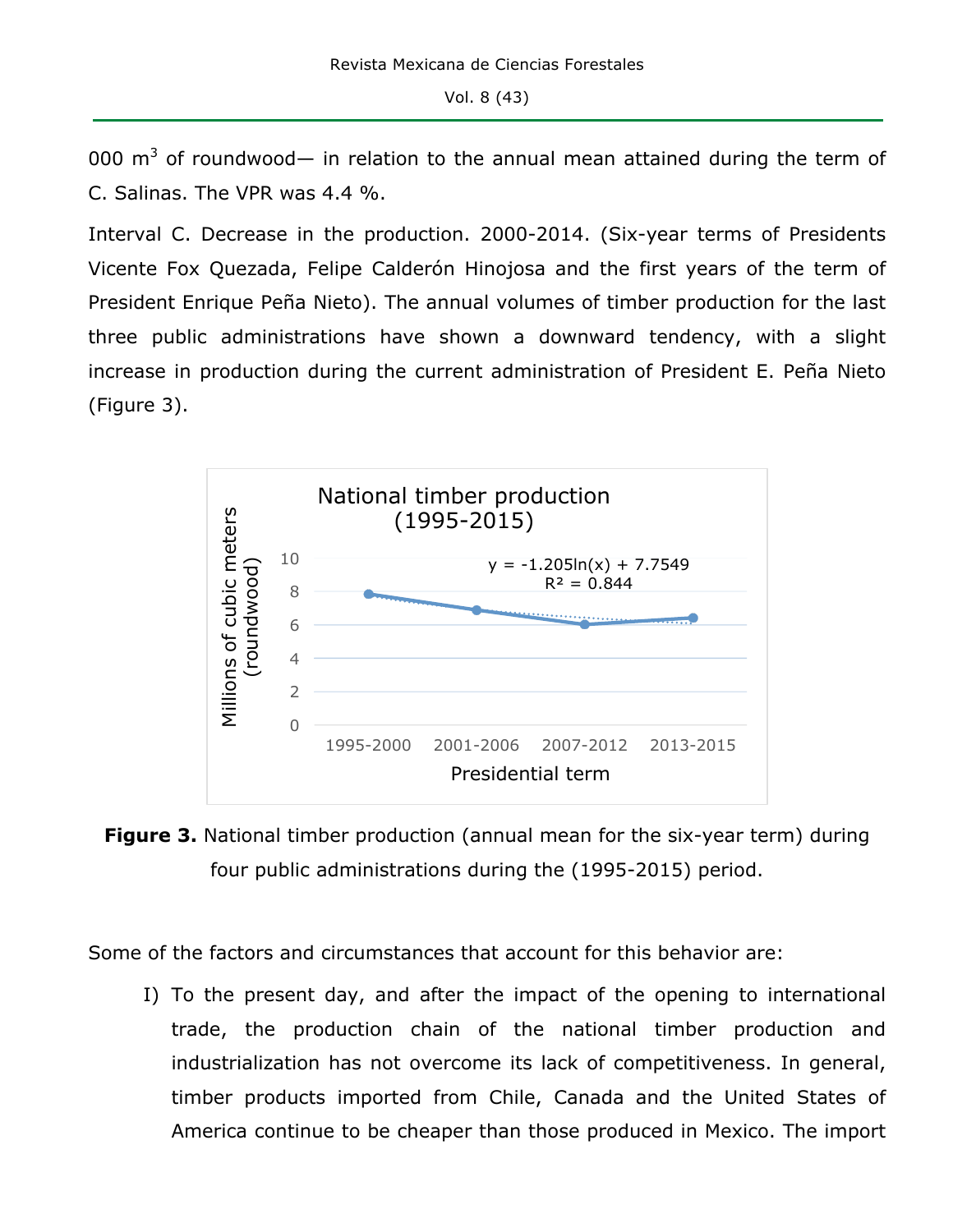value of this type of products in the year 2014 was US \$1 524.50 million, which resulted in a deficit trade balance of -US \$ 1126.28 million (Dirección General de Gestión Forestal y de Suelos, 2014).

On the other hand, the devaluation of the Mexican peso since the year 2016 may have had an impact on the scenario described above; however, its effect on the national forest industry, if any, will probably occur in the medium and long terms.

- II) For various reasons, in recent decades, illegal forest exploitation has increased significantly across the country. Profepa has been surpassed in its capacity to prevent and control this illegal activity. Therefore, and also due to its lower price, a significant volume of illegal timber enters the national market of forest products, reducing the options for the formal timber production.
- III) Since the 1970s, several international summit conferences have been organized by the Food and Agriculture Organization of the United Nations (FAO) (UNEP, n/d), and several works on issues related to the environment and the natural resources of the planet have been published and widely disseminated (Meadows *et al.*, 1972; Ward and Dubos, 1972; Carson, 2010). The international dissemination and awareness-raising process led to a change in the national policies of a number of countries, where these were redirected toward Sustainable Development. Mexico was no exception; thus, the General Act for Sustainable Forestry Development, which steers the national forest policy toward the attainment of this paradigm, was enacted in 2003.

At a global level, the forests were broadly recognized and extolled for their crucial contribution in terms of environmental services, in several cases pushing the production of commodities to the background. This accounts for the priority interest of recent Mexican governments in the protection and preservation of the forests and in the production of services rather than of timber. In relation to this point, the Mexican Civil Council for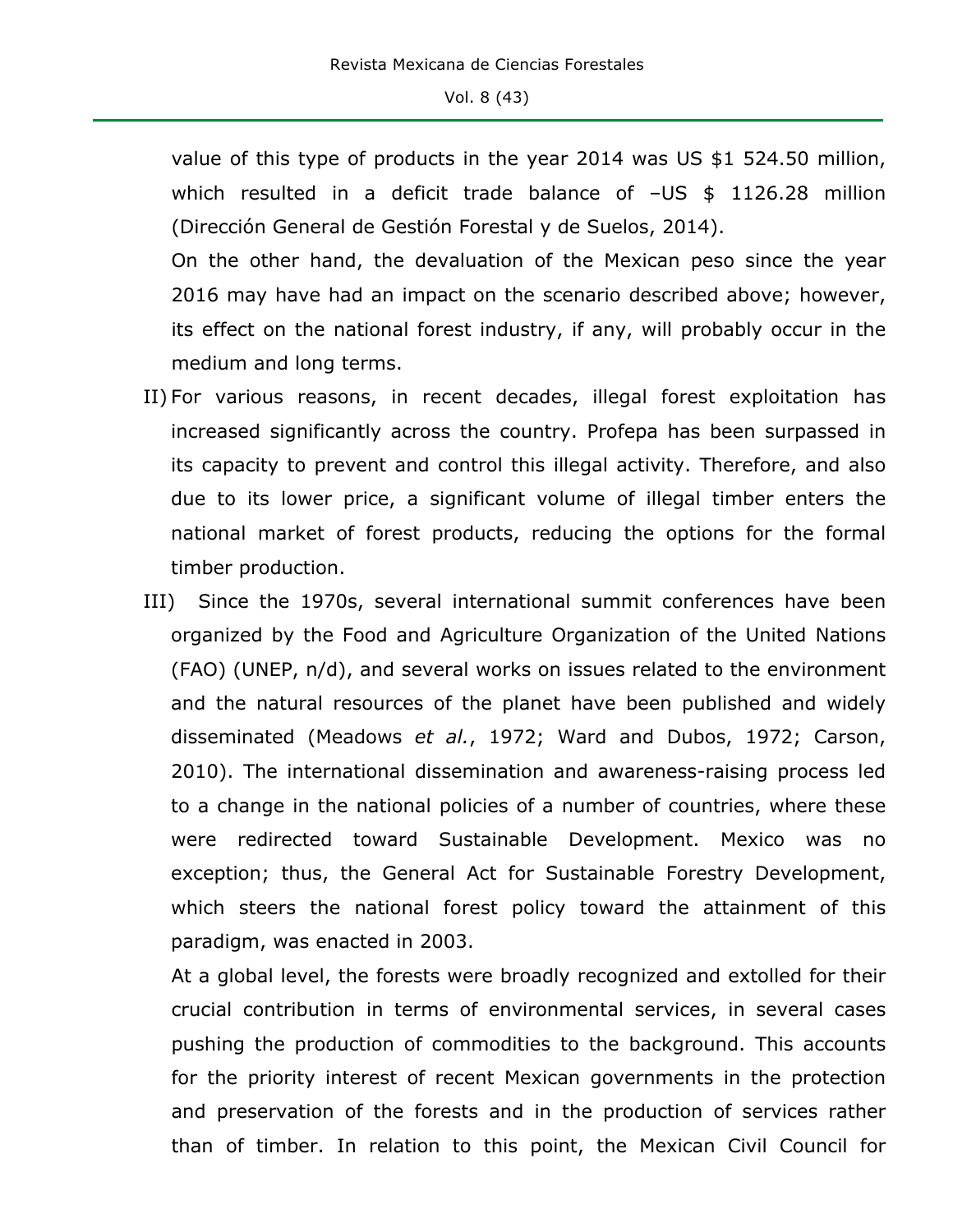Sustainable Forestry (2014) emphasized: "The magnitude of the forest trade deficit and its growing tendency twenty years after the onset of the North American Free Trade Agreement evince the deep crisis into which the sector has sunken due to excessive regulations, neglect by the government, and a policy that prioritizes the protection of the forests over the sustainable productive development approach."

- IV) Through history, most of the national timber production has basically relied on the conifer forests. Thus, the states of *Chihuahua* and *Durango* have been the main producers. Other states, like *Michoacán*, *Jalisco*, *Estado de México*, *Oaxaca* and *Guerrero* have also contributed to the timber crop, although to a lesser extent. It is an acknowledged fact that the productive capacity of the main mountainous massifs with conifer forests, particularly in *Durango* and *Chihuahua*, has declined significantly due to the intense timber exploitation that has taken place for many years. Today, most of these forests contain young tree structures of small and medium dimensions.
- V) On the other hand, although the subsidy program to support commercial forest plantations (Prodeplan) was implemented since 1997, the timber production resulting from that production system has not yet met the expected goals, and its contribution to the annual timber production is still limited.
- VI) The subsidy programs for the forest sector put in place during the sixyear term of President Ernesto Zedillo have not had, after two decades, sufficient impact to promote an increase in the timber production. This has been partly due to the absence of an integral medium- and long-term management plan. Instead, various uncoordinated, unconnected projects, each with a different purpose, have been applied in different years and in different regions of the country, within a fragmented context devoid of a long-term vision (Caballero, 2012).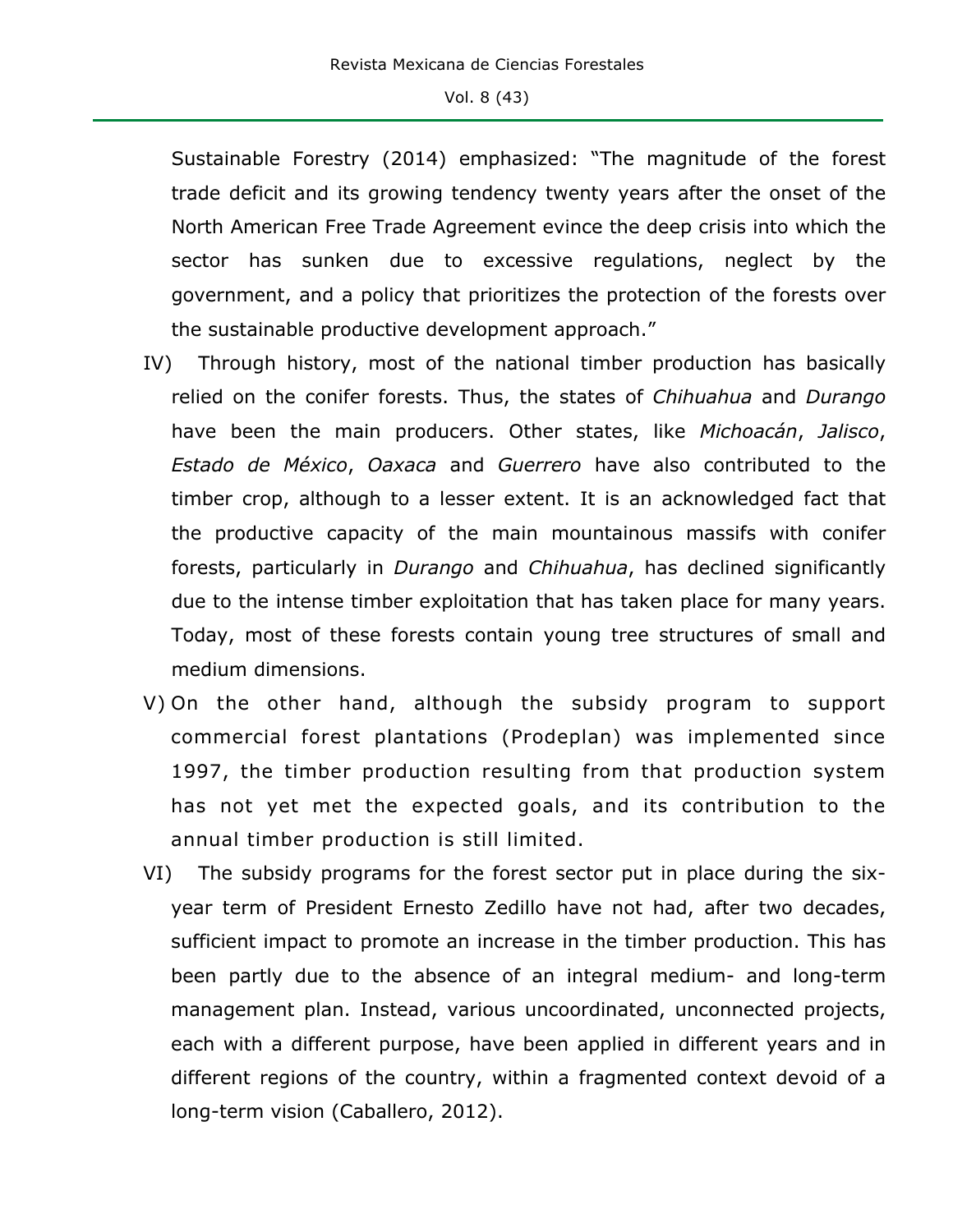# **Conclusions**

The volume of the timber crop of Mexico has exhibited an irregular historical tendency, as is evidenced by the forest policies issued and implemented by the various public administrations. The absence of a long-term vision gave rise to the changing application of short- and medium-term policies and strategies that clearly show a lack of direction in the management of the forest sector of the country.

Within this historical context, forest policies have varied within a framework of strategies ranging from a significant governmental control to approaches fundamentally based on the behavior of markets and with a limited governmental intervention (neoliberal policies).

The decree whereby the Forest Exploitation Industrial Units (*UIEF*) were created, issued by President Manuel Ávila Camacho and based on the 1943 Forest Law, set the foundations for a sustained increase of the timber crop across five public administrations. This scenario first became evident during the presidential term of Adolfo Ruiz Cortines and continued through the public administrations of Presidents Adolfo López Mateos, Gustavo Díaz Ordaz, Luis Echeverría Álvarez and José López Portillo, and it reached its culmination during the administration of President Miguel de la Madrid Hurtado.

While the government of Miguel de la Madrid brought the annual timber production to its maximum historical peak —9.95 million roundwood cubic meters in 1985—, the next six-year term, in the charge of Carlos Salinas, marked a significant decline in the production (the annual mean for the timber production during that six-year term was 7.52 million of m<sup>3</sup>; this amounts to a decrease by 19.74 % in relation to the 9.37 million cubic meters of timber that were produced during the previous sixyear term. Ever since that time, the annual mean for the timber production during any six-year term has remained below 8.0 million cubic meters.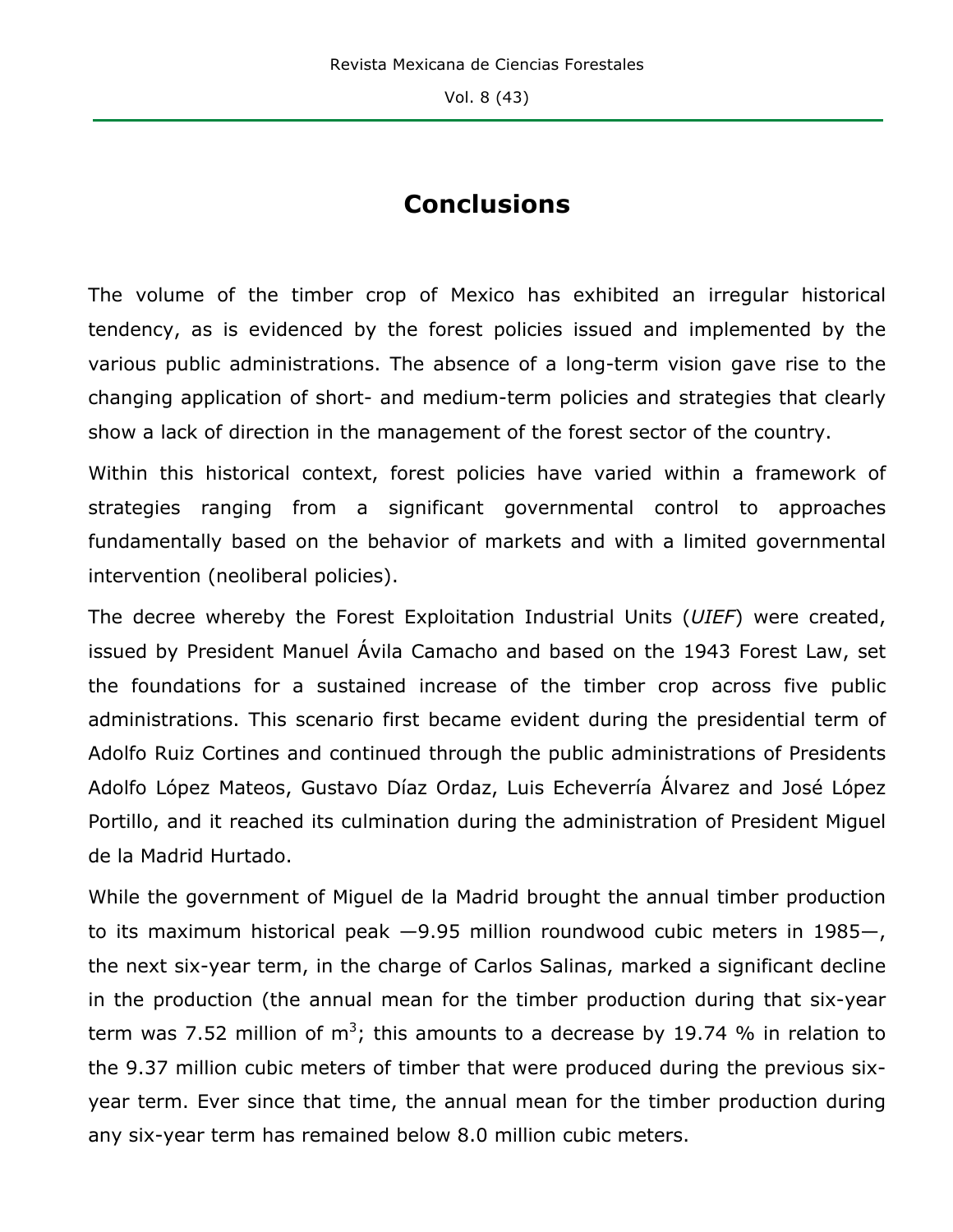Several circumstances have probably had a complementary influence on the permanence of the timber production at the low level that has characterized the most recent public administrations:

- a) The current low productivity of commercial conifer forests, a large part of which evidence the effect of decades of overexploitation, as well as the damage caused by the constant change of land use for agricultural and livestock-breeding purposes.
- b) The fragmentation of the forest management, currently confined to small plots and limited forest areas.
- c) The unrestrained increase of illegal exploitation of the forests, and the illegal competition of forest products in the domestic market (Caballero, 2010).
- d) The trade opening which provides imported timber at a lower price than that which is domestically produced. In the year 2014, the value of forest product imports was US \$8 042 millions, a figure above that of the year 2010 (US  $$7$  043 millions) by 14 % (Dirección General de Gestión Forestal y de Suelos, 2014).
- e) The limited effectiveness and impact of the policies and programs for subsidizing the sector —such as Prodefor and Prodeplan— on the national forest production.

A change of perspective by decision makers and forest policy makers in the country is necessary for the forest sector to take off and become a veritable generator of economic development. In principle, it is important to create an attractive environment for investment that may arouse the interest of the private sector. This requires a change in forest legislation to promote a true commercial forest activity, as well as the creation of an agile, efficient and dynamic structure that will leave behind the overregulation that has been associated for decades to forest management and acted as a brake for the development of the forest industry (Fernández y Mendoza, n/d). Effective